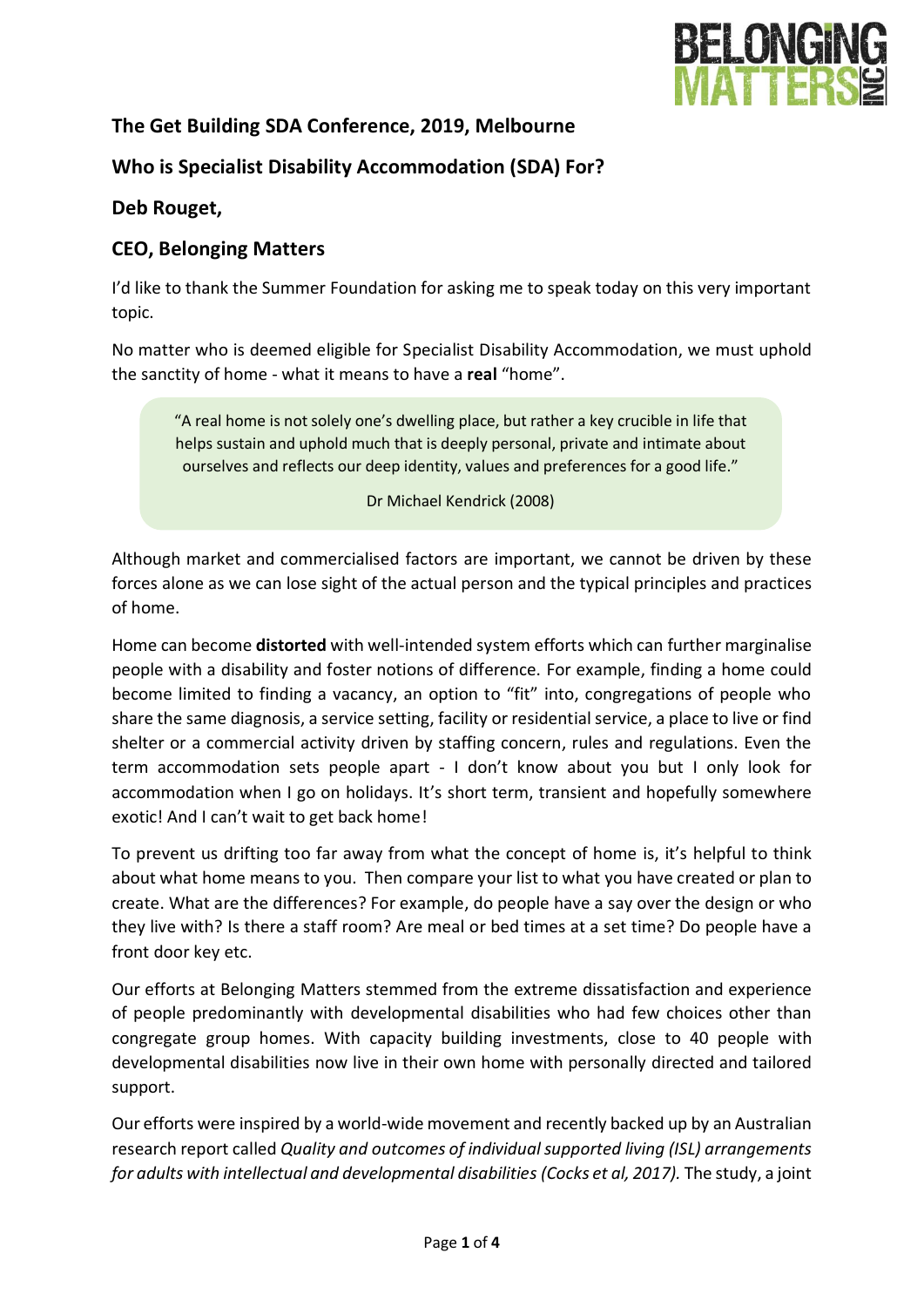

research project by Curtin University, University of Melbourne and the University of Sydney, examined a total of 130 *Individualised Supported Living (ISL)* arrangements in three Australian States. A number of people with a disability and families associated with Belonging Matters contributed to the study and it provides a practical framework to guide our efforts.

According to McVilly et al (2017) the underpinning assumptions of the study are that people with a disability:

1. Can live in their own home with appropriate support,

2. Do not have to live with other people with disability, or people with whom they have not specifically chosen to share a home.

3. Do not have to live "independently or on their own. (Actually, very few of us live independently).

There are eight ISL themes - to which I have added some of our leanings!

## **1. [Vision] and leadership**

Home starts with a clear vision and ideal of home for the person, a willingness to uphold the sanctity of home and work out the practicalities around each person. Making a home is an ongoing process and it requires the leadership of at least one person.

#### **2. My home**

Home is different for each person. It's a private and personal place rather than a public, staff or service setting! The person requires secure tenure and sovereignty in regards to their home. Home reflects the person's tastes, preference & routines.

## **3. One person at a time**

Home is designed around the unique identity of each person who remains at the centre of all efforts. People are not compelled nor coerced to live together and there is intentional avoidance of grouping people based on disability e.g. in a group home, cluster arrangements, on one level of a building etc

#### **4. Planning**

All planning is focused on the person. The person and those close to them actively work together to plan and assist the person to develop their home. This means not starting with a predesigned/standard model. They look towards the future and not just the current situation.

## **5. Control – Person designed and directed**

Agencies and systems should not own and control people's homes. The person should have real, relevant and typical choice which includes where, with whom they live and all design features - not just incidental choices over what to eat or how to decorate their bedroom.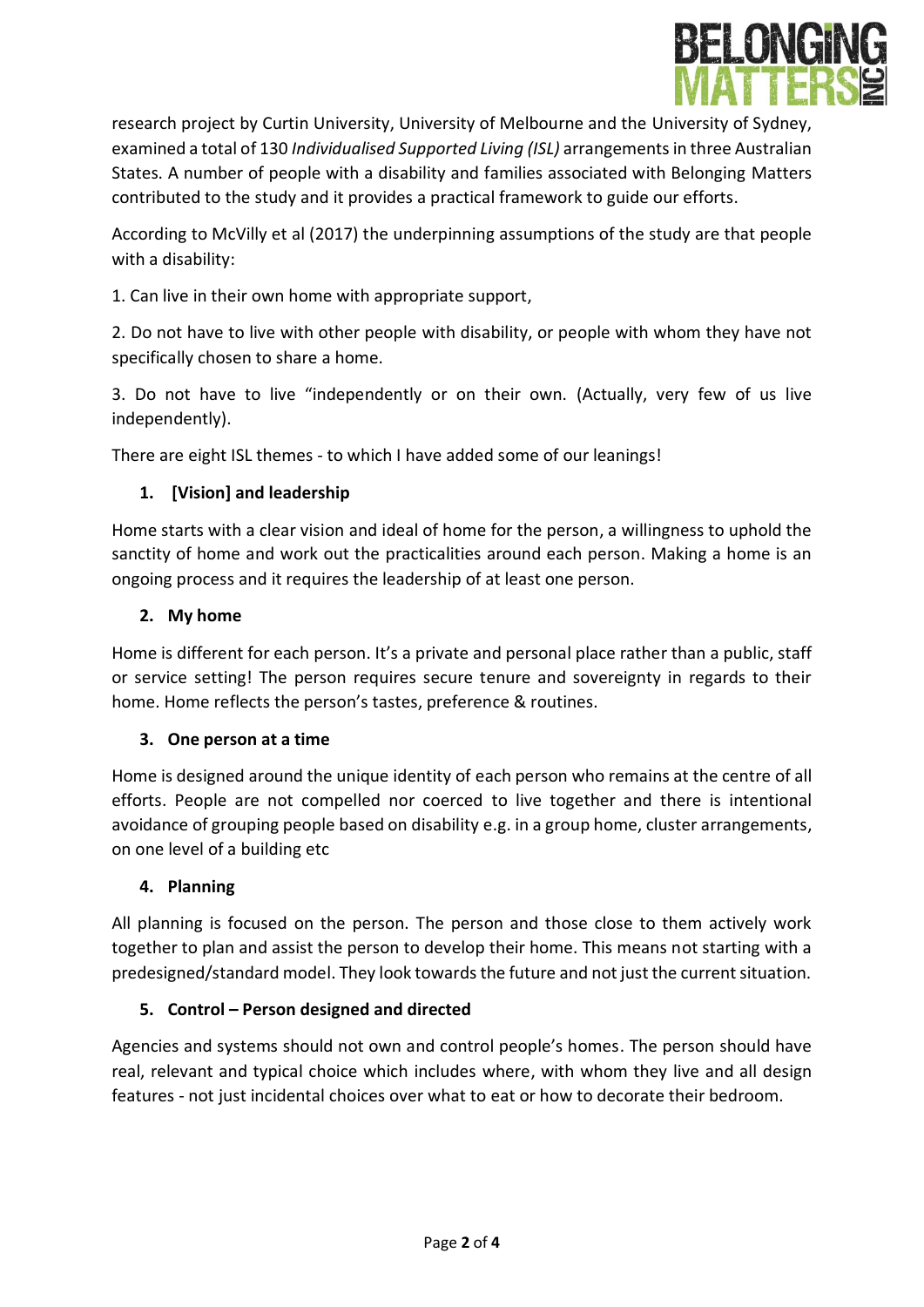

## **6. Support**

The person has choice over a range of flexible, creative and responsive informal and formal supports to meet their needs that are inclusive of family, friends, neighbours, non-disabled homesharers etc. This means not locking people into predetermined providers and support arrangements.

## **7. Thriving**

Most of use rely on our income to purchase a home but many people with a disability remain locked out of the work force due to attitudes. For example, only 5% of people with an intellectual disability state that paid employment is their main source of income (AIHW, 2009). If people are to thrive, not just survive, they need a range of valued social roles at home and in the community, which includes paid employment.

### **8. Social inclusion**

This means the person is connected with others, knows many different people and actively participates in their local community. Having a home is very important but it's not enough if you're lonely, isolated and disconnected.

"A deep sense of love and belonging is a need of all people. We are biologically, cognitively, physically, and spiritually wired to love, to be loved, and to belong. When those needs are not met, we don't function as we were meant to. We break. We fall apart. We numb. We ache. We hurt others. We get sick."

#### Brene Brown (2016)

The picture on this slide shows Dee hosting a "Meet the Neighbours" night at her apartment building.

It would be remiss not to think about home in terms of community. A lot can be learnt from the worldwide cohousing movement, not designed specifically for people with a disability but around people coming together because they want to be good neighbours. It's an example of how we can enact neighbourhood and community, as well as financial and environmental sustainability. People who live in cohousing have genuine control, there is a mix of people from all sorts of backgrounds and shared space is factored into the design to offer connection and exchange.

Here's some pictures of Cameron who not only lives in his own home but is a well-loved neighbour, employee of a local business and volunteer at his community market. I'd like to finish with a quote from social researcher Hugh MacKay (2017) states:

"How we contribute to the miniatures of life – in our family, street, suburb and town – will ultimately help to determine the big picture."

Hugh Mackay (2017)